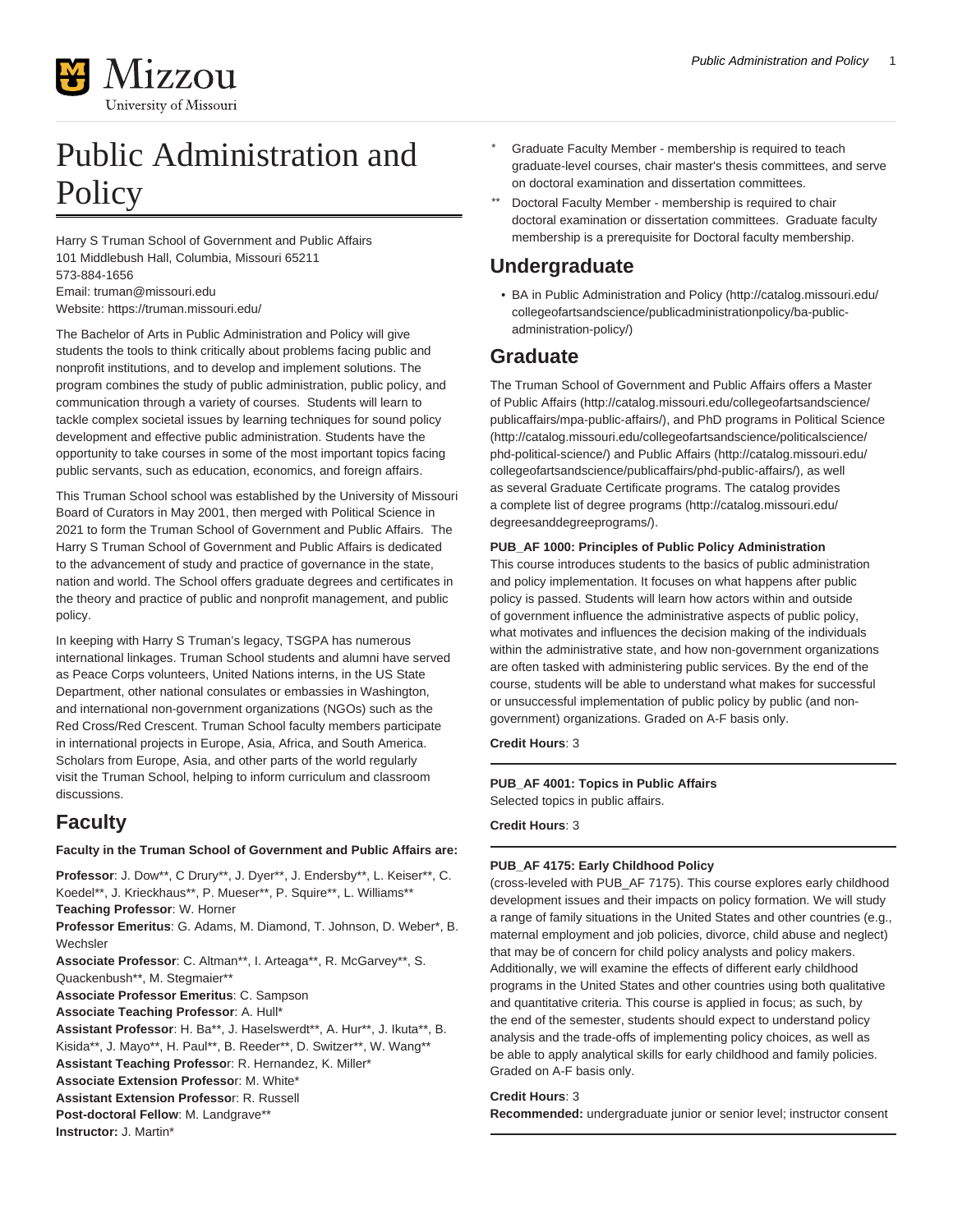

#### **PUB\_AF 4210: Ethics and Leadership**

(cross-leveled with PUB\_AF 7210). Ethical literacy is a significant dimension of the discovery of who we are as human beings. A sophisticated awareness of ethical literacy is especially important for those who wish to understand or act within the political realm. This course draws on a mix of ancient and contemporary texts in ethics to examine the role of ethical sensitivity and reasoning in leadership.

#### **Credit Hours**: 3

#### **PUB\_AF 4340: Regional and Economic Development Policy**

(cross-leveled with PUB\_AF 7340). Presents an overview of historical perspectives and current practice in regional development policy. Topics include the major theories of economic development in the U.S., major trends affecting local economic development, local strategies for economic development, analyzing data from secondary sources, and federal strategies for economic development and regional collaboration. Graded on A-F basis only.

#### **Credit Hours**: 3

**Recommended:** Senior standing, instructor consent

#### **PUB\_AF 4420: Program Assessment and Improvement**

(cross-leveled with PUB\_AF 7420). Program Assessment and Improvement provides a broad overview of the approaches and tools used to conduct research on the implementation and impact of programs in public and nonprofit sectors. Students learn to formulate research questions and methods for answering them, all in an applied environment that will translate into practical and actionable goals in the public and nonprofit workplace. Graded on A-F basis only.

#### **Credit Hours**: 3

#### **PUB\_AF 4540: Local Government Management**

(cross-leveled with PUB\_AF 7540). Organization and division of service responsibility within local governments. Problems of managing delivery of services with special emphasis upon program implementation, productivity, planning, responsiveness. Graded on A-F basis only.

#### **Credit Hours**: 3

#### **PUB\_AF 4700: Social Entrepreneurship**

(cross-leveled with PUB\_AF 7700). This course will help illustrate social entrepreneurship in a broad sense and understand how it differs from entrepreneurship as understood in the private sector, social innovation and social enterprise. Graded on A-F basis only.

#### **Credit Hours**: 3

#### **PUB\_AF 4710: The Nonprofit and Voluntary Sector**

(cross-leveled with PUB\_AF 7710). This course introduces students to the nature and purpose of the nonprofit sector including definition, boundaries, and roles. This course also explores basic aspects of nonprofit governance, management, and resource acquisition. Overall, this course is designed to help students build their awareness of the role and importance of the nonprofit sector and better prepare them to be nonprofit and public sector leaders. Graded on A-F basis only.

#### **Credit Hours**: 3

#### **PUB\_AF 7001: Topics in Public Affairs**

Select current topics in public affairs. Graded on A-F basis only.

#### **Credit Hours**: 3 **Prerequisites:** consent required

**PUB\_AF 7175: Early Childhood Policy** (cross-leveled with PUB\_AF 4175). This course provides an understanding of early childhood development issues and their impact on policy formation. Will study different family situations in the US and other countries (e.g. maternal employment and job policies, divorce, child abuse and neglect) that may be a concern for child policy makers and analysis. In addition we are going to examine the effects of different early childhood programs in the US and other countries around the world. Also, US federal regulations that have an impact on child policy, such as the National Health Policy and Welfare reform will be examined. Will use both qualitative and quantitative criteria to analyze these policies. This course is applied in focus, so by the and of the semester students should be able to understand policy analysis and the trade-offs of implementing policy choices, as well as being able to develop analytical skills for early childhood and family policies in their work. Graded on A-F basis only.

#### **Credit Hours**: 3

#### **PUB\_AF 7210: Ethics and Leadership**

(cross-leveled with PUB\_AF 4210). Ethical literacy is a significant dimension of the discovery of who we are as human beings. A sophisticated awareness of ethical literacy is especially important for those who wish to understand or act within the political realm. This course draws on a mix of ancient and contemporary texts in ethics to examine the role of ethical sensitivity and reasoning in leadership. Graded on A-F basis only.

#### **Credit Hours**: 3

#### **PUB\_AF 7330: Scientific and Technological Aspects Terrorism and Counter Terrorism**

(same as NU\_ENG 7330). Terrorism has been a familiar tool of political conflict, and it has assumed greater importance during the past twenty years. This subject has been treated by political scientists in various forms, but the scientific and technological aspects of different forms of terrorism cannot be found in a single place. It is important for persons who propose counter measures to understand the basics of different types of terrorism such as for instance the nature of chemical agents, their properties such as toxicity, etc. in order to build better defense systems.

#### **Credit Hours**: 3

#### **PUB\_AF 7340: Regional and Economic Development Policy**

(cross-leveled with PUB\_AF 4340). Presents an overview of historical perspectives and current practice in regional development policy. Topics include the major theories of economic development in the U.S., major trends affecting local economic development, local strategies for economic development, analyzing data from secondary sources, and federal strategies for economic development and regional collaboration. Graded on A-F basis only.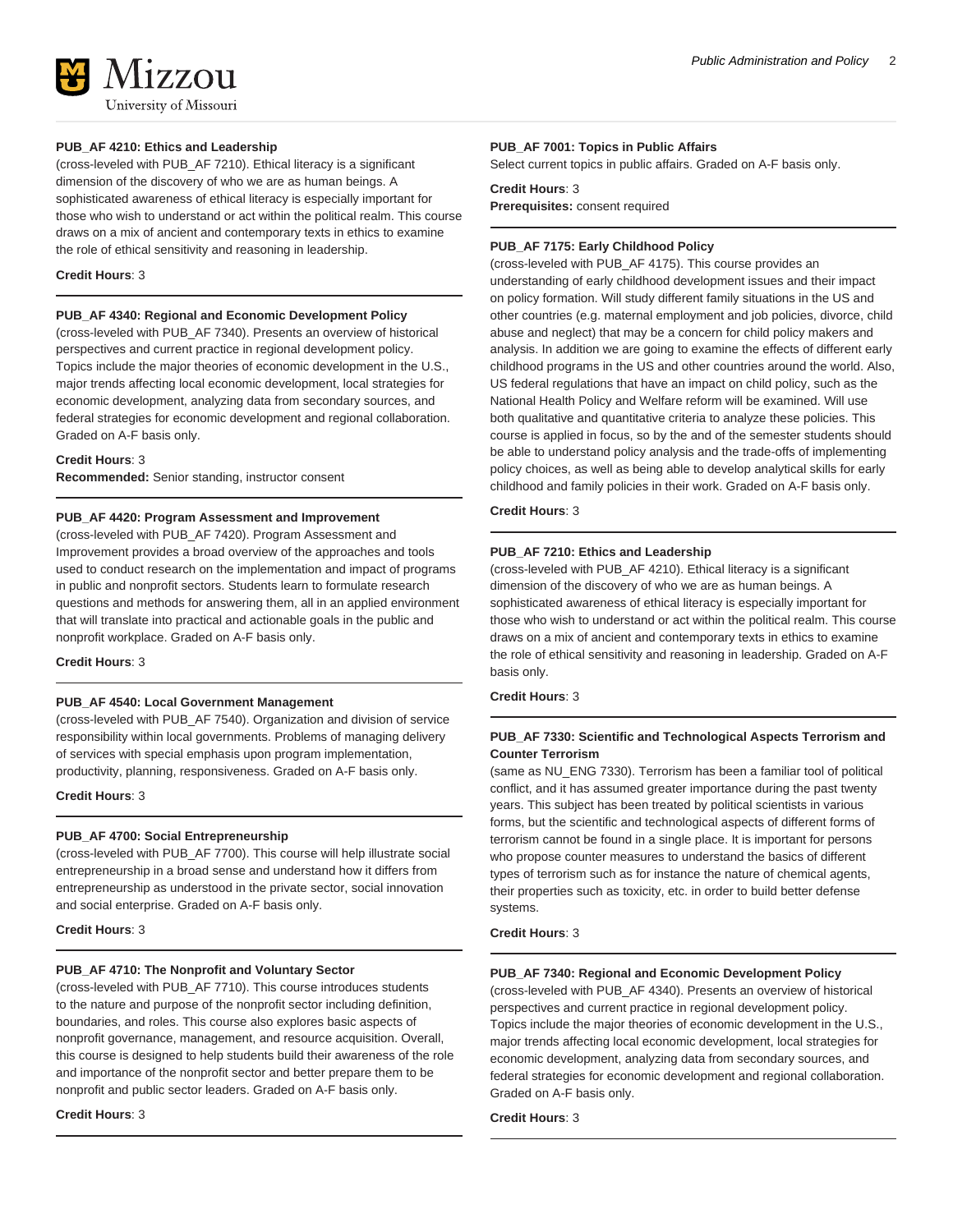

#### **PUB\_AF 7420: Program Assessment and Improvement**

(cross-leveled with PUB\_AF 4420). Program Assessment and Improvement provides a broad overview of the approaches and tools used to conduct research on the implementation and impact of programs in public and nonprofit sectors. Students learn to formulate research questions and methods for answering them, all in an applied environment that will translate into practical and actionable goals in the public and nonprofit workplace. Graded on A-F basis only.

#### **Credit Hours**: 3

#### **PUB\_AF 7540: Local Government Management**

(cross-leveled with PUB\_AF 4540). Organization and division of service responsibility within local governments. Problems of managing delivery of services with special emphasis upon program implementation, productivity, planning, responsiveness. Graded on A-F basis.

**Credit Hours**: 3

#### **PUB\_AF 7700: Social Entrepreneurship**

(cross-leveled with PUB\_AF 4700). This course will help illustrate social entrepreneurship in a broad sense and understand how it differs from entrepreneurship as understood in the private sector, social innovation and social enterprise. Graded on A-F basis only.

**Credit Hours**: 3

#### **PUB\_AF 7710: The Nonprofit and Voluntary Sector**

(cross-leveled with PUB\_AF 4710). This course introduces students to the nature and purpose of the nonprofit sector including definition, boundaries, and roles. This course also explores basic aspects of nonprofit governance, management, and resource acquisition. Overall, this course is designed to help students build their awareness of the role and importance of the nonprofit sector and better prepare them to be nonprofit and public sector leaders. Graded on A-F basis only.

#### **Credit Hours**: 3

#### **PUB\_AF 7810: Comparative and Global Governance**

This course examines governance and the policy process at the international. Course topics include differences in political regimes, the structure and powers of institutions and the effect on quality of governance, roles of multi-national and non-governmental organizations in coordinating efforts to promote peace and security, human rights, education, health, and economic development. The course also examines the situations within the world's poorest countries and how the international community act to improve the lives of citizens. Graded on A-F basis only.

#### **Credit Hours**: 3

#### **PUB\_AF 8001: Topics in Public Affairs** Select current topics in public affairs.

**Credit Hours**: 3 **Prerequisites:** instructor's consent

#### **PUB\_AF 8085: Problems in Public Affairs**

Intensive study of an area of public affairs related to the student's special interest.

**Credit Hour**: 1-99

#### **PUB\_AF 8110: Introduction to Public and Nonprofit Management**

This course introduces students to the field of public and nonprofit management. It examines the histories of public and nonprofit management in the US and provides students with the knowledge of some subfields. Graded on A-F only.

**Credit Hours**: 3

#### **PUB\_AF 8150: Collaborative Governance**

Political, economic, and social context of government and public service; examines theories and models of collaborative governance and implications for policy-making, public management, and public service delivery. Graded on A-F basis only.

**Credit Hours**: 3

#### **PUB\_AF 8160: Organizational Dynamics and Leadership**

Focuses on understanding human action in administrative situations and on developing personal capacities for effective action in varied and difficult organizational situations. Graded on A-F basis only.

#### **Credit Hours**: 3

#### **PUB\_AF 8170: Public Policy Processes and Strategies**

Processes through which public demands are generated, converted into public policy, and implemented. Examines the intersection of politics, policy, and management as well as the diverse strategies and tools of public action. Graded on A-F basis.

**Credit Hours**: 3

#### **PUB\_AF 8171: Environmental Policy**

This course is an introduction to U.S. environmental policy, focusing on important political institutions and political actors. The course provides a survey of the primary laws, regulations, and policies that comprise pollution control and natural resource management policy.

#### **Credit Hours**: 3

#### **PUB\_AF 8174: Social Policy**

This seminar will examine the nature and extent of poverty in the U.S., its causes and consequences, and the antipoverty effects of existing and proposed government programs and policies.

#### **Credit Hours**: 3

#### **PUB\_AF 8177: Energy Economics**

The course examines economic theory and empirical analyses of global energy supply and demand. It examines the role of non-renewable and renewable energy in the economy and trends in energy production and consumption. Graded on A-F basis only.

#### **Credit Hours**: 3

**Recommended:** Principles of Economics, Instructor's permission

#### **PUB\_AF 8178: Sustainable Energy Policy**

This course examines the concept of sustainability as it applies to energy production and consumption, and explores policy options for achieving sustainable energy use.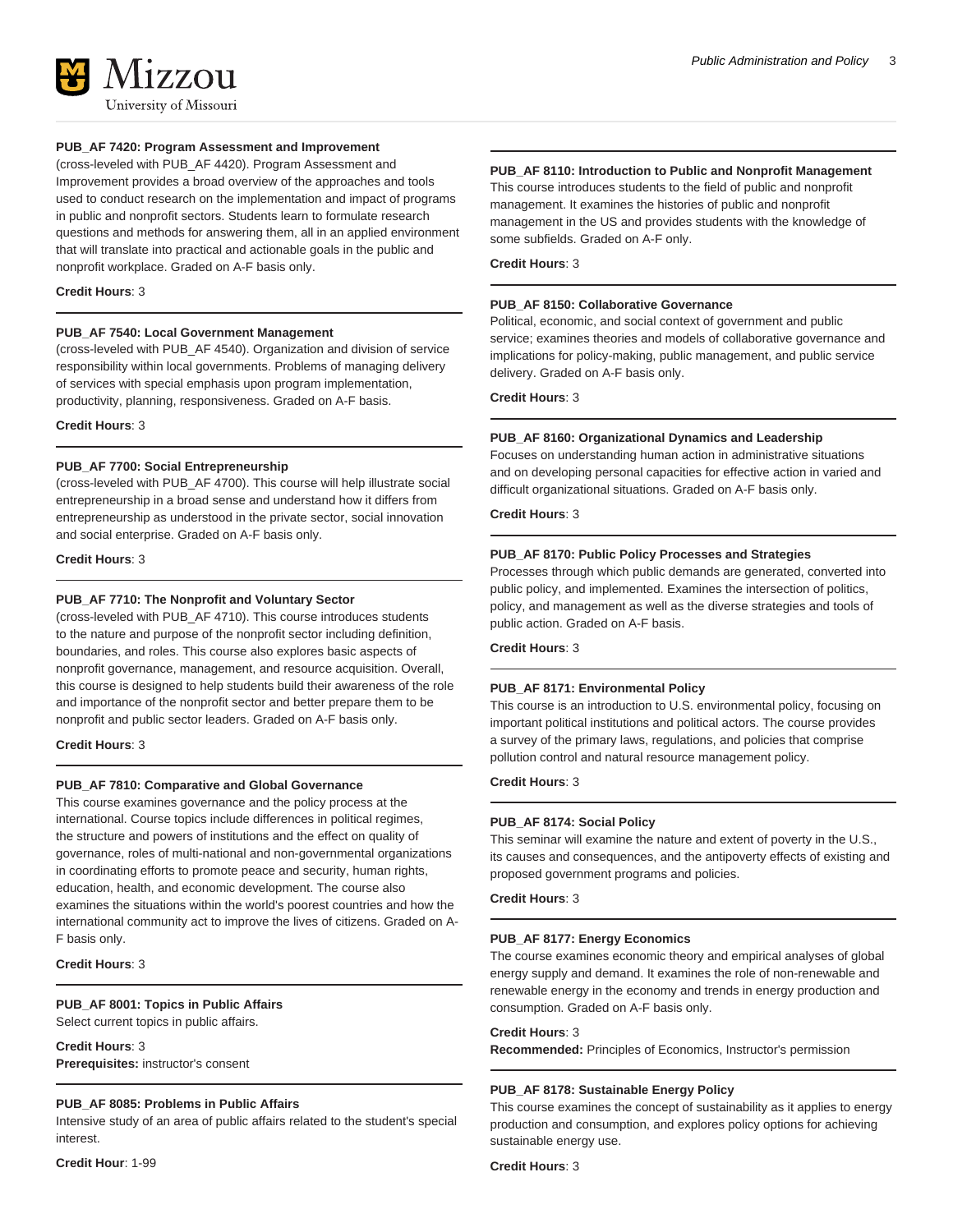

#### **Prerequisites:** PUB\_AF 8177

**Recommended:** Principles of Economics, Instructor's permission

#### **PUB\_AF 8180: Research Methods and Inquiry in Public Affairs I**

Introduction to research methods for graduate students in public affairs. Topics include measurement, quantitative description, problem definition, the policy research process, and basic analytical tools commonly applied in public affairs. Graded on A-F basis only.

#### **Credit Hours**: 3

#### **PUB\_AF 8181: Research Methods and Inquiry in Public Affairs II**

Advanced topics and applications in research methods for public affairs. Topics include: multivariate analysis and other advanced quantitative techniques; evaluation of policy research products.

#### **Credit Hours**: 3

**Prerequisites:** PUB\_AF 8180 or permission of instructor

#### **PUB\_AF 8185: Research Methods and Inquiry in Public Affairs - Mid Career**

Applications in research methods for graduate students in public affairs mid-career program. Topics include: measurement; quantitative description; problem definition; the policy research processes; basic analytical tools commonly applied in public affairs; multivariate analysis and other advanced quantitative techniques; evaluation of policy research products. Graded on A-F basis only.

#### **Credit Hours**: 3

**Prerequisites:** instructor's consent

#### **PUB\_AF 8190: Economic Analysis for Public Affairs**

Application of tools of economic analysis to understand and interpret the behavior of government, consumers and producers. Sources of economic inefficiency, including market failures and limitations, and policy solutions. Graded on A-F basis only.

**Credit Hours**: 3

#### **PUB\_AF 8195: Economic Analysis for Public Policy - Mid Career**

Application of tools of economic analysis to understand and interpret the behavior of government, consumers and producers. Sources of economic inefficiency, including market failures and limitations , and policy solutions.

**Credit Hours**: 3 **Prerequisites:** instructor's consent

#### **PUB\_AF 8210: Public Service and Democracy**

This course examines some of the challenges of public service in a liberal democracy. It addresses basic questions about the design of institutions through which public power is exercised and about the ethical and administrative obligations of people who work within those institutions. The aim of the course is to provide students with tools for thinking about such questions, and practice addressing them. Graded on A-F basis only.

#### **Credit Hours**: 3

#### **PUB\_AF 8211: MPA Capstone (Applied Project)**

Application of concepts and methods of public affairs to actual policy or management problems. Diagnosis of problem or decision situation, collection of relevant data, development of alternative solutions, recommendations of proposed course of action.

#### **Credit Hours**: 3

#### **PUB\_AF 8280: Public Affairs Internship**

Gives students an opportunity to gain experience in government operations by providing supervised work with an agency at the local, state, or federal level of government or in nonprofit agencies. Graded on A-F basis.

**Credit Hours**: 3

#### **PUB\_AF 8282: Practicum in Public Affairs**

Supervised field experience in an approved community, public agency, or nonprofit organizations. Opportunity for observation and participation under the guidance of a qualified advisor. Formal study of advanced theories and techniques is integrated into the student's experience. Graded on A-F basis only.

#### **Credit Hour**: 3-6

**Prerequisites:** advanced standing and instructor's consent required

#### **PUB\_AF 8320: Spatial Analysis for Public Affairs**

Examines theoretical and empirical issues related to the spatial analysis of economic activity and local public issues. Major topics include the role of the public sector, the economics of public services, social accounting matrices, input-output analysis, econometric models of regional economies, and geographic information systems. Graded on A-F basis only.

#### **Credit Hours**: 3

#### **PUB\_AF 8350: Regional Development Issues and Analysis**

(same as AAE 8350). Examines theories of regional growth and development and methods for analysis with applications to current policy issues. Topics include firm location, new economic geography and agglomeration theory, clusters, human capital, migration, social capital, tax and development incentives, and sustainable regional development. Graded on A-F basis only.

#### **Credit Hours**: 3

**Prerequisites:** ECONOM 7351 or PUB\_AF 8190 or equivalent

#### **PUB\_AF 8420: Public Program Evaluation**

Covers implementation and outcome evaluation models, research design strategies, and data collection methods used to assess the effectiveness of public programs and means of their improvement. Graded on A/F basis only.

#### **Credit Hours**: 3

**Prerequisites:** PUB\_AF 8181 or equivalent

#### **PUB\_AF 8430: Public Policy Analysis**

Uses economic logic and statistical techniques to design, analyze and evaluate public policy. Applies survey research, cost/benefit analysis, forecasting, regression analysis, trend analysis, time series methods, and other analytic techniques to policy decision. Graded on A-F basis.

#### **Credit Hours**: 3

**Prerequisites:** PUB\_AF 8180 or equivalent, or permission of instructor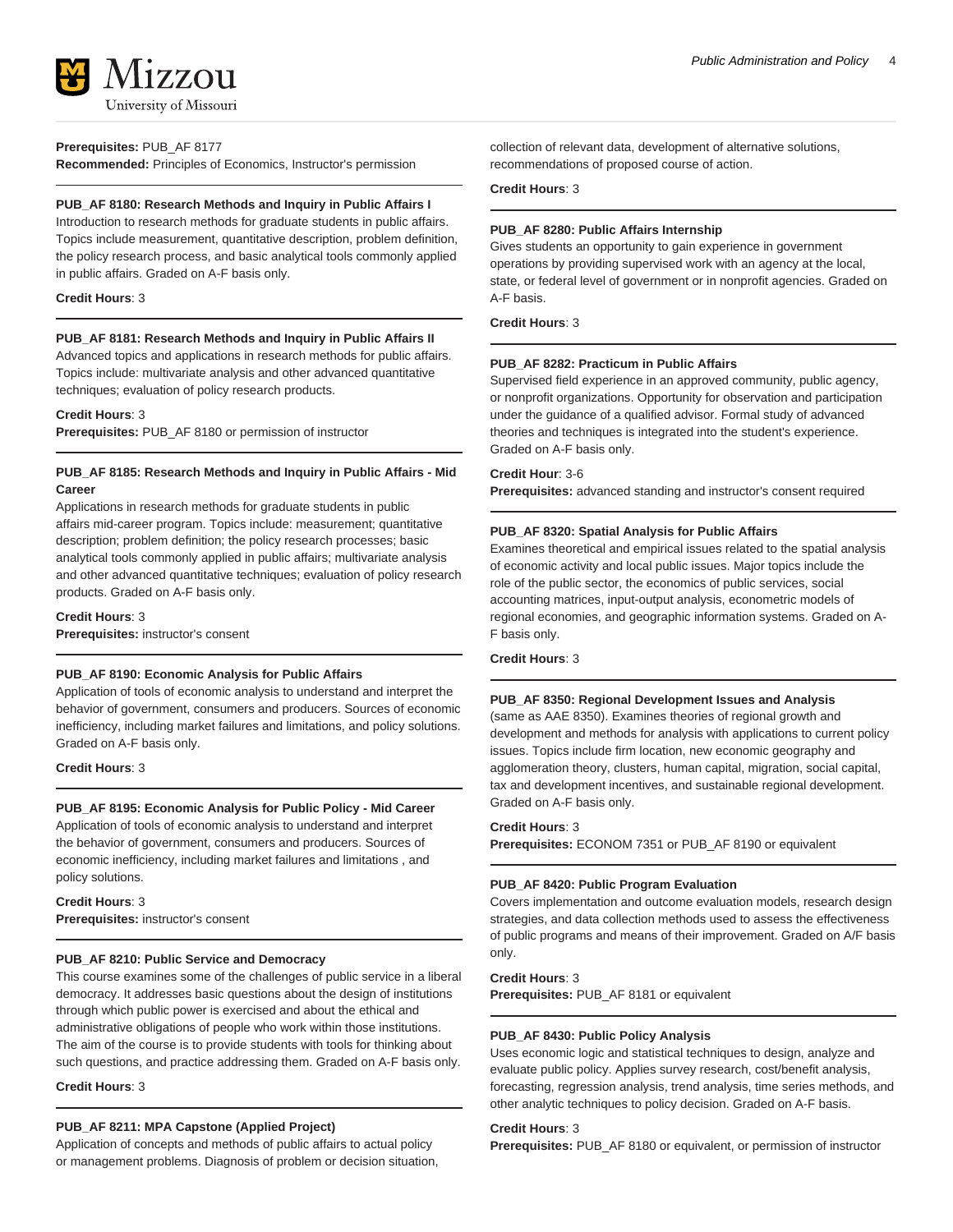

#### **PUB\_AF 8510: Public Budgeting and Taxation**

Intensive study of the institutions, processes, politics, and social and economic impact of public taxation and expenditures.

#### **Credit Hours**: 3

#### **PUB\_AF 8520: Human Resources Management and Development in Public and Nonprofit Sector**

Examines the political, economic, and legal context of the personnel function, as well as the technical aspects of the personnel administrator's job. Stresses the dynamics of bureaucratic organizations. Graded on A-F basis only.

#### **Credit Hours**: 3

#### **PUB\_AF 8530: Strategic Management of Public Service Organizations: People, Information and Money**

Presents the rationale for strategic planning, and techniques and processes to develop and implement strategic planning in the public sector. Graded on A-F basis only.

#### **Credit Hours**: 3

#### **PUB\_AF 8610: Group Dynamics and Conflict Resolution**

Focuses on the study of group psychology in the context of communities and organizations. It provides a specific examination of the emergence and resolution of conflict. Graded on A-F basis only.

**Credit Hours**: 3

#### **PUB\_AF 8620: Organizational Analysis and Change**

Investigates processes and methodologies of organizational diagnosis, intervention strategies, and the role of a change agent. Graded on A-F basis.

#### **Credit Hours**: 3

#### **PUB\_AF 8630: Organizational Change in a Community and Global Context**

Examines changing organizations in their task environments, which include communities and the global economy. The phenomenon of ambiguous boundaries between public and private as well as nonprofit sectors will be investigated as these profound changes impact organizational behavior. Graded on A-F basis only.

**Credit Hours**: 3

#### **PUB\_AF 8720: Budgeting and Financial Management in the Nonprofit Sector**

Nature and environment of public and nonprofit financial administration. Principles of accountability for management of public and nonprofit funds; management and investment of cash balances; special problems related to long- and short-term debt. Graded on A-F basis only.

**Credit Hours**: 3

#### **PUB\_AF 8830: Grant Writing I**

Provides students with knowledge regarding the process of seeking grant funding. Students will work in small groups to complete a letter proposal.

They will experience the peer review process both as applicant and reviewer. Graded on A-F basis only.

### **Credit Hours**: 3

#### **PUB\_AF 8831: Grant Writing II**

Provides students with knowledge regarding the process of seeking grant funding. Students will work in small groups to complete a full-blown state or federal grant proposal. They will experience the peer review process both as applicant and reviewer. The course will cover a variety of funding sources and a range of funding types to provide students with an information base for preparing future grant applications.

#### **Credit Hours**: 3

**Prerequisites:** PUB\_AF 8830

#### **PUB\_AF 8832: Sponsor Relationships**

Provides students with knowledge of the landscape and culture of grant seeking with an emphasis on understanding how private and public sector sponsors are in many ways, significantly different enterprises. Students will gain an understanding of the pivotal role relationships play in grant seeking and gain an appreciation of the particularities and rigors of both public and private grant seeking.

#### **Credit Hours**: 3

**Prerequisites:** Proposed Grant Writing 2 course

#### **PUB\_AF 8833: Grant Award Management**

Provides students with knowledge regarding the process and policies entailed in managing grant awards. Course content includes federal OMB circulars, basic human resource issues, project management strategies, reporting obligations, and project close-out.

#### **Credit Hours**: 3

**Prerequisites:** Proposed Grant Writing 2 course

### **PUB\_AF 8850: Policies and Institutions of the European Union**

Policies and Institutions of the European Union

#### **Credit Hours**: 3

#### **PUB\_AF 8860: International Comparative Rural Policy**

(same as AAE 8860, NAT\_R 8860). Compares the rural policy objectives and implementation strategies of various countries, and assesses these policies in terms of economic, social, environmental outcomes and their implications for international relations. Includes 2-weeks of study Abroad. May be repeated for credit. Graded on A-F basis only.

#### **Credit Hours**: 3

**Prerequisites:** instructor's consent

#### **PUB\_AF 8864: Administrative Law**

(same as LAW 5310). Administrative Law is concerned with the process government agencies use to make decisions. As such it develops the requirements for establishing rules and policies. It also covers the means by which agencies enforce regulations and statutory provisions, and the means for securing judicial review of rules and enforcement actions. Graded on A-F basis only.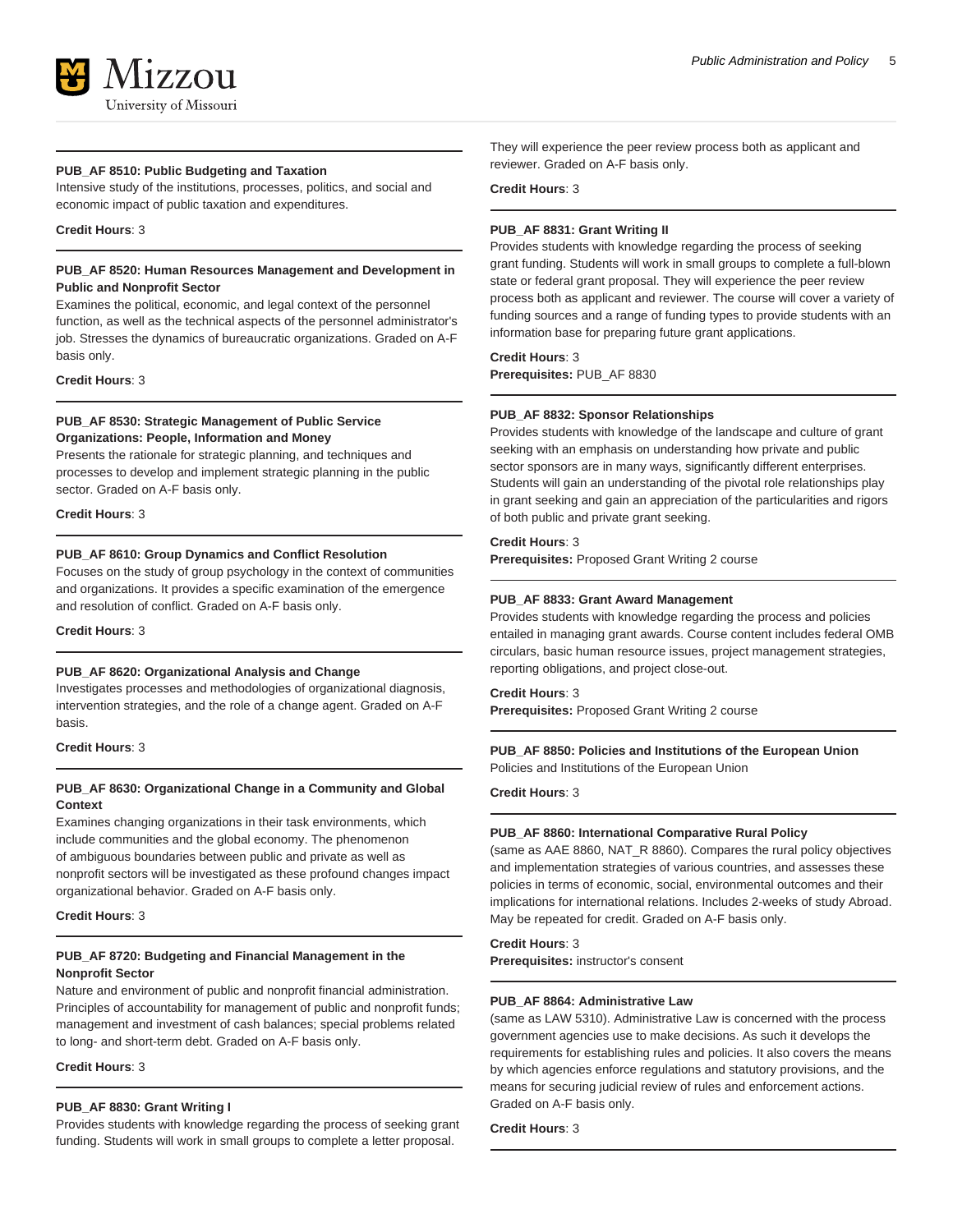#### **PUB\_AF 9000: Directed Individual Study**

Supervised readings and research in area of doctoral specialization. Student must submit formal written proposal to doctoral supervising faculty member prior to registration. May be repeated up to 6 hours.

#### **Credit Hours**: 3

**Prerequisites:** PhD standing or permission of instructor

#### **PUB\_AF 9090: Dissertation**

Independent research for Ph.D. dissertation. Graded on S/U basis only.

**Credit Hour**: 1-99 **Prerequisites:** PhD standing or permission of instructor

#### **PUB\_AF 9150: Governance and Public Affairs**

Examines theories of governance, the role of the state and other social institutions. Other topics include administrative reform, the new public management, and the emergence of the multi-sector public service. International comparative dimensions emphasized. Graded on A-F basis only.

#### **Credit Hours**: 3

**Prerequisites:** PUB\_AF 8150, PhD standing or permission of professor

#### **PUB\_AF 9160: Organization Studies in Public Affairs**

Examines theories of public and nonprofit organizations, including classical and contemporary perspectives in organization science; individual and group behavior; leadership, power and influence; organization design and structure; and organizational culture. Graded on A-F basis only.

#### **Credit Hours**: 3

**Prerequisites:** PhD standing or permission of instructor

#### **PUB\_AF 9170: Policy Theory**

This seminar examines theories on the policy process, institutions, and delegation of power that influence public policy. Topics covered may include agenda setting, policy design, implementation, legislative decision-making, state political institutions, and federalism. Graded on A-F basis only.

#### **Credit Hours**: 3

**Prerequisites:** PhD standing or permission of instructor

#### **PUB\_AF 9180: Advanced Research Methods for Public Affairs I**

Focuses on multiple regression analysis, the implications and treatment of serial correlation, heteroskedasticity, multicollinerarity, specification error, and measurement error. Students estimate models, use diagnostic information, and interpret and present findings for public affairs. Graded on A-F basis only.

#### **Credit Hours**: 3

**Prerequisites:** PUB\_AF 8180 or equivalent, PhD standing or permission of instructor

#### **PUB\_AF 9181: Advanced Research Methods for Public Affairs II**

The seminar examines statistical modeling tools for limited dependent variables and complex data situations, such as time-series crosssectional data, clustered observations, and multilevel data. Other topics include simultaneous equation modes and instrument variable in public affairs. Graded on A-F basis only.

#### **Credit Hours**: 3

**Prerequisites:** PUB\_AF 9180 or equivalent, PhD standing or permission of instructor

#### **PUB\_AF 9182: Logics of Inquiry in Public Affairs**

This course examines the philosophical foundations of social inquiry public affairs. Topics include investigation of epistemological and methodological issues in development and use of social research, and exploration of the theoretical underpinnings of multiple paradigms in public affairs. Graded on A-F basis only.

#### **Credit Hours**: 3

**Prerequisites:** PhD standing or permission of instructor

#### **PUB\_AF 9183: Public Affairs Research and Professional Development Seminar**

Research and professional development through participation in research seminars, colloquia, academic conferences, lectures, and professional workshops. Students required to register every spring semester in residence. Graded on S/U basis only.

#### **Credit Hour**: 1

**Prerequisites:** PhD standing or permission of instructor

#### **PUB\_AF 9184: Government and Public Affairs Teaching Training Seminar**

This seminar prepares government and public affairs graduate students to serve as independent instructors. To this end, the seminar is designed to help students understand syllabus design, improve their lecturing, become more effective at leading discussions, and develop active learning strategies. Problem-solving strategies are also introduced, such as methods to address academic dishonesty, manage student concerns, and reduce conflict situations in the classroom. Graded on S/U basis only.

#### **Credit Hour**: 1

#### **PUB\_AF 9185: Supervised Research**

Research experience directed by major professor designed to prepare doctoral students for independent scholarship in area of doctoral specialization.

#### **Credit Hours**: 3

**Prerequisites:** PUB\_AF 8150, PhD standing or permission of instructor

#### **PUB\_AF 9446: Advanced Empirical Methods**

(same as ECONOM 9446). Empirical and modeling techniques for evaluation of microeconomic policy questions. Graded A-F only.

#### **Credit Hours**: 3

**Prerequisites:** Instructors consent or PUB\_AF 8181, PUB\_AF 9180, and PUB\_AF 9181

#### **PUB\_AF 9447: Topics in Microeconomic Policy Analysis**

Applies the methods and techniques of microeconomics and to specific timely policy questions. Taught by applied-microeconomics faculty and focuses on current topics in labor economics, public economics, crime economics, the economics of education, health economics, and other applied areas of microeconomics. Graded on A-F basis only.